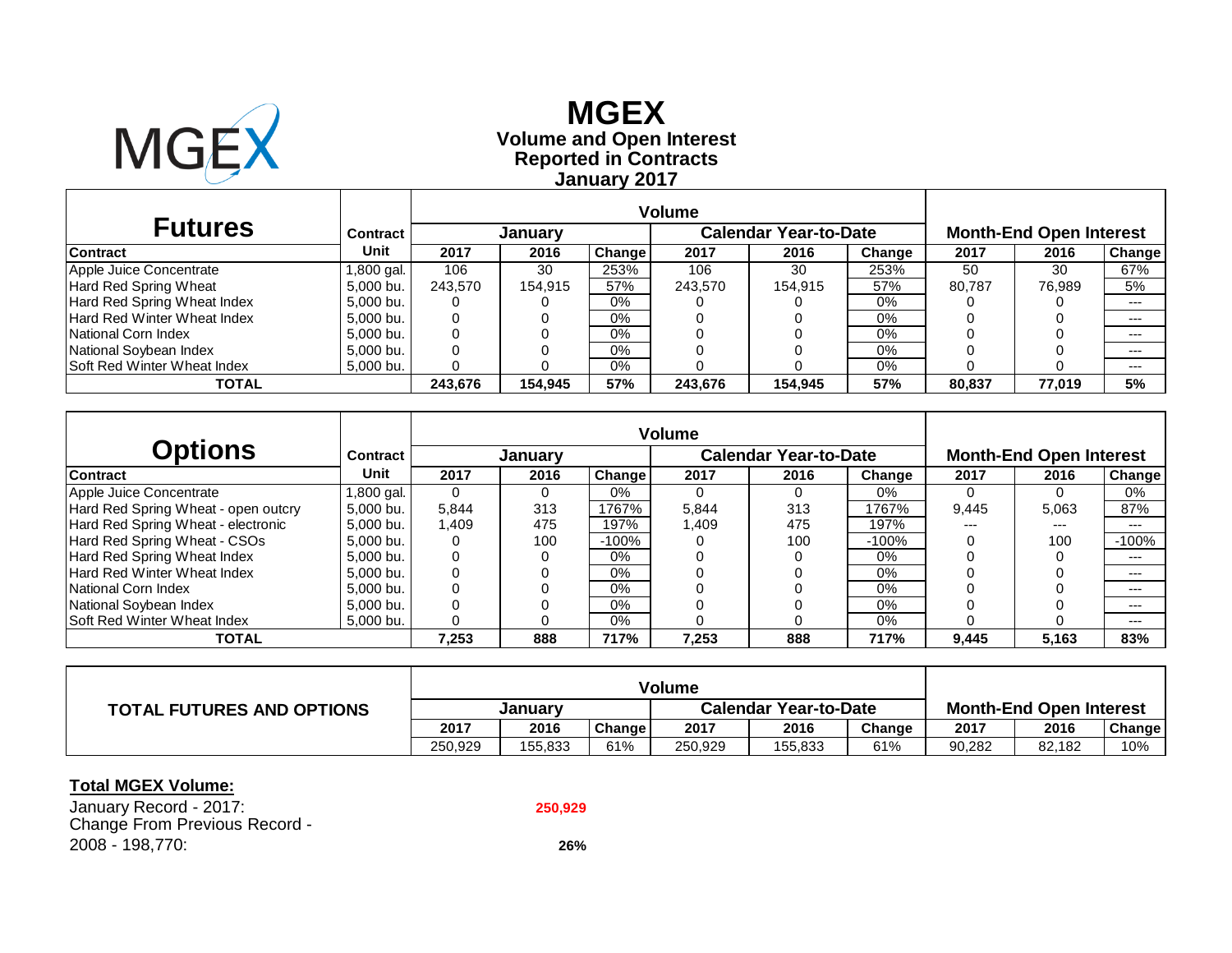

## **Reported in Contracts Volume and Open Interest MGEXFebruary 2017**

| <b>Futures</b>              | <b>Contract</b> |         | February |        |         | <b>Calendar Year-to-Date</b> |        |        | <b>Month-End Open Interest</b> |        |  |  |
|-----------------------------|-----------------|---------|----------|--------|---------|------------------------------|--------|--------|--------------------------------|--------|--|--|
| <b>Contract</b>             | Unit            | 2017    | 2016     | Change | 2017    | 2016                         | Change | 2017   | 2016                           | Change |  |  |
| Apple Juice Concentrate     | 1,800 gal.      | 12      | 65       | $-82%$ | 118     | 95                           | 24%    | 38     | 85                             | $-55%$ |  |  |
| Hard Red Spring Wheat       | 5,000 bu.       | 230,289 | 245.313  | -6%    | 473.859 | 400.228                      | 18%    | 71.891 | 70.075                         | 3%     |  |  |
| Hard Red Spring Wheat Index | 5,000 bu.       |         |          | $0\%$  |         |                              | 0%     |        |                                | $---$  |  |  |
| Hard Red Winter Wheat Index | 5,000 bu.       |         |          | $0\%$  |         |                              | 0%     |        |                                | $---$  |  |  |
| National Corn Index         | 5,000 bu.       |         |          | $0\%$  |         |                              | 0%     |        |                                | $---$  |  |  |
| National Soybean Index      | 5,000 bu.       |         |          | $0\%$  |         |                              | 0%     |        |                                | $---$  |  |  |
| Soft Red Winter Wheat Index | 5,000 bu.       |         |          | $0\%$  |         |                              | 0%     |        |                                | $---$  |  |  |
| <b>TOTAL</b>                |                 | 230.301 | 245,378  | -6%    | 473,977 | 400.323                      | 18%    | 71.929 | 70.160                         | 3%     |  |  |

| <b>Options</b>                      | Contract      |       | <b>February</b> |        |        | <b>Calendar Year-to-Date</b> |         | <b>Month-End Open Interest</b> |       |        |  |
|-------------------------------------|---------------|-------|-----------------|--------|--------|------------------------------|---------|--------------------------------|-------|--------|--|
| <b>Contract</b>                     | <b>Unit</b>   | 2017  | 2016            | Change | 2017   | 2016                         | Change  | 2017                           | 2016  | Change |  |
| Apple Juice Concentrate             | l .800 gal. l | 10    |                 | $0\%$  | 10     | $\Omega$                     | 0%      | 10                             | 0     | 0%     |  |
| Hard Red Spring Wheat - open outcry | 5.000 bu.     | 3,202 | 794             | 303%   | 9,046  | 1.107                        | 717%    | 4,803                          | 3,052 | 57%    |  |
| Hard Red Spring Wheat - electronic  | 5.000 bu.     | 1.180 | .390            | $-15%$ | 2,589  | .865                         | 39%     | ---                            | $---$ | $---$  |  |
| Hard Red Spring Wheat - CSOs        | 5.000 bu.     |       |                 | 0%     |        | 100                          | $-100%$ |                                |       | $0\%$  |  |
| Hard Red Spring Wheat Index         | 5.000 bu.     |       |                 | $0\%$  |        |                              | $0\%$   |                                |       | $---$  |  |
| Hard Red Winter Wheat Index         | 5.000 bu.     |       |                 | $0\%$  |        |                              | $0\%$   |                                |       | $---$  |  |
| National Corn Index                 | 5.000 bu.     |       |                 | $0\%$  |        |                              | 0%      |                                |       | $---$  |  |
| National Soybean Index              | 5.000 bu.     |       |                 | $0\%$  |        |                              | $0\%$   |                                |       | $---$  |  |
| Soft Red Winter Wheat Index         | 5.000 bu.     |       |                 | $0\%$  |        |                              | 0%      |                                |       | $---$  |  |
| <b>TOTAL</b>                        |               | 4,392 | 2.184           | 101%   | 11,645 | 3,072                        | 279%    | 4,813                          | 3,052 | 58%    |  |

| <b>TOTAL FUTURES AND OPTIONS</b> | Februarv |         |        | <b>Calendar Year-to-Date</b> |         |        | <b>Month-End Open Interest</b> |        |               |  |
|----------------------------------|----------|---------|--------|------------------------------|---------|--------|--------------------------------|--------|---------------|--|
|                                  | 2017     | 2016    | Change | 2017                         | 2016    | Change | 2017                           | 2016   | <b>Change</b> |  |
|                                  | 234.693  | 247.562 | $-5%$  | 485.622                      | 403,395 | 20%    | 76.742                         | 73.212 | 5%            |  |

#### **Total MGEX Volume:**

February Record - 2016: **247,562** Change From Previous Record: **-5%**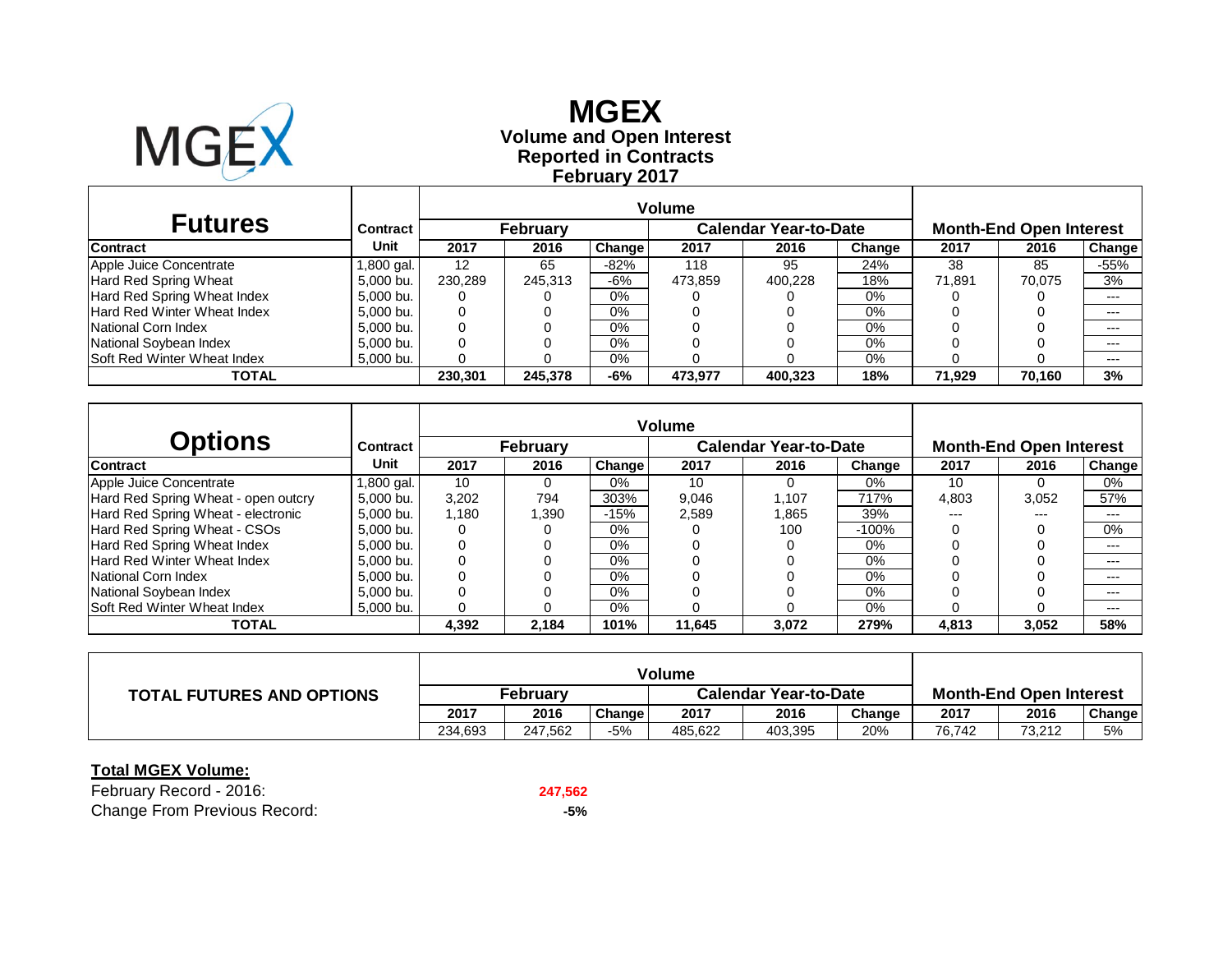

## **Reported in Contracts Volume and Open Interest MGEXMarch 2017**

| <b>Futures</b>              | <b>Contract</b>     |         | <b>March</b> |        |         | <b>Calendar Year-to-Date</b> |        | <b>Month-End Open Interest</b> |        |               |  |
|-----------------------------|---------------------|---------|--------------|--------|---------|------------------------------|--------|--------------------------------|--------|---------------|--|
| <b>Contract</b>             | Unit                | 2017    | 2016         | Change | 2017    | 2016                         | Change | 2017                           | 2016   | <b>Change</b> |  |
| Apple Juice Concentrate     | 1.800 gal. <b> </b> | 48      | 20           | 140%   | 166     | 115                          | 44%    | 40                             | 90     | -56%          |  |
| Hard Red Spring Wheat       | 5,000 bu.           | 197.276 | 144.187      | 37%    | 671.135 | 544.415                      | 23%    | 68.104                         | 69.501 | $-2%$         |  |
| Hard Red Spring Wheat Index | 5.000 bu.           | O       |              | 0%     |         |                              | 0%     |                                |        | $---$         |  |
| Hard Red Winter Wheat Index | 5,000 bu.           | O       |              | 0%     |         |                              | 0%     |                                |        | $---$         |  |
| National Corn Index         | 5.000 bu.           |         |              | 0%     |         |                              | 0%     |                                |        | $---$         |  |
| National Soybean Index      | 5,000 bu.           |         |              | 0%     |         |                              | 0%     |                                |        | $---$         |  |
| Soft Red Winter Wheat Index | 5,000 bu.           |         |              | 0%     |         |                              | 0%     |                                |        | $---$         |  |
| TOTAL                       |                     | 197.324 | 144.207      | 37%    | 671,301 | 544.530                      | 23%    | 68.144                         | 69,591 | $-2%$         |  |

| <b>Options</b>                      | Contract  |       | March |        |        | <b>Calendar Year-to-Date</b> |          | <b>Month-End Open Interest</b> |       |         |  |
|-------------------------------------|-----------|-------|-------|--------|--------|------------------------------|----------|--------------------------------|-------|---------|--|
| <b>Contract</b>                     | Unit      | 2017  | 2016  | Change | 2017   | 2016                         | Change   | 2017                           | 2016  | Change  |  |
| Apple Juice Concentrate             | .800 gal. | 10    | 20    | $-50%$ | 20     | 20                           | 0%       |                                | 20    | $-100%$ |  |
| Hard Red Spring Wheat - open outcry | 5.000 bu. | 3.755 | 1,152 | 226%   | 12.801 | 2,259                        | 467%     | 7,953                          | 4,009 | 98%     |  |
| Hard Red Spring Wheat - electronic  | 5.000 bu. | 1,411 | 557   | 153%   | 4,000  | 2,422                        | 65%      | $---$                          | ---   | ---     |  |
| Hard Red Spring Wheat - CSOs        | 5.000 bu. | 0     | 0     | 0%     |        | 100                          | $-100\%$ |                                |       | 0%      |  |
| Hard Red Spring Wheat Index         | 5.000 bu. | 0     |       | 0%     |        |                              | $0\%$    |                                |       | ---     |  |
| Hard Red Winter Wheat Index         | 5.000 bu. | 0     | 0     | 0%     |        |                              | 0%       |                                |       | ---     |  |
| National Corn Index                 | 5.000 bu. | 0     |       | 0%     |        |                              | $0\%$    |                                |       | ---     |  |
| National Soybean Index              | 5.000 bu. | 0     |       | 0%     |        |                              | $0\%$    |                                |       | ---     |  |
| Soft Red Winter Wheat Index         | 5.000 bu. | 0     |       | 0%     |        |                              | 0%       |                                |       | $---$   |  |
| <b>TOTAL</b>                        |           | 5,176 | 1,729 | 199%   | 16,821 | 4,801                        | 250%     | 7,953                          | 4,029 | 97%     |  |

|                                  |              |         |        | Volume                       |         |        |        |                                |               |
|----------------------------------|--------------|---------|--------|------------------------------|---------|--------|--------|--------------------------------|---------------|
| <b>TOTAL FUTURES AND OPTIONS</b> | <b>March</b> |         |        | <b>Calendar Year-to-Date</b> |         |        |        | <b>Month-End Open Interest</b> |               |
|                                  | 2017         | 2016    | Change | 2017                         | 2016    | Change | 2017   | 2016                           | <b>Change</b> |
|                                  | 202.500      | 145.936 | 39%    | 688,122                      | 549,331 | 25%    | 76,097 | 73,620                         | 3%            |

#### **Total MGEX Volume:**

March Record - 2017:Change From Previous Record - 2014: 170,400 **19%**

**202,500**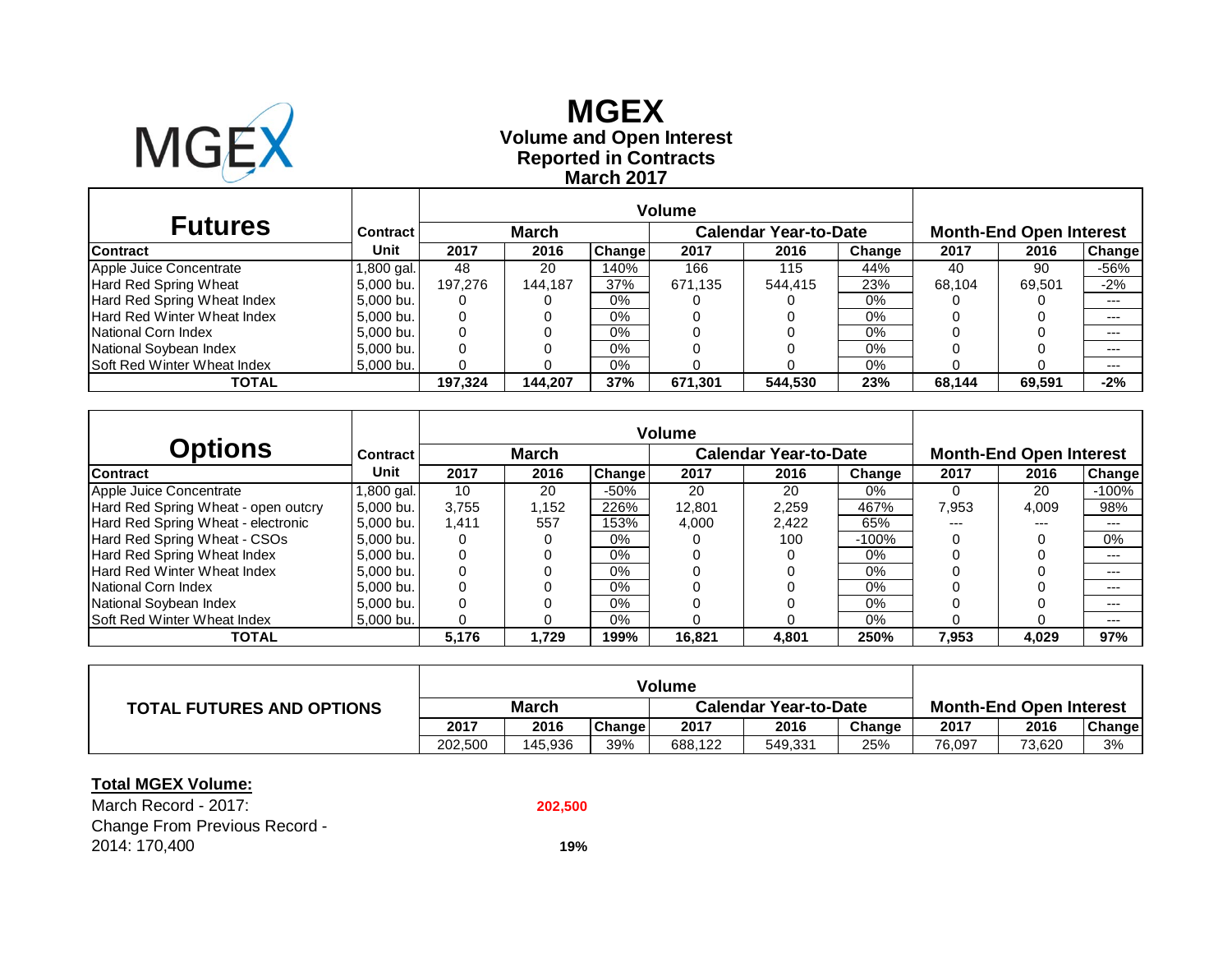

# **Reported in Contracts Volume and Open Interest MGEXApril 2017**

| <b>Futures</b>                     | Contract    |         | <b>April</b> | <b>Month-End Open Interest</b> |         |         |        |        |        |         |
|------------------------------------|-------------|---------|--------------|--------------------------------|---------|---------|--------|--------|--------|---------|
| <b>Contract</b>                    | Unit        | 2017    | 2016         | Change                         | 2017    | 2016    | Change | 2017   | 2016   | Change  |
| Apple Juice Concentrate            | l,800 gal.  | 20      | 10           | 100%                           | 186     | 125     | 49%    | 26     | 94     | -72%    |
| Hard Red Spring Wheat              | 5,000 bu.   | 206.844 | 210.052      | $-2%$                          | 877.979 | 754.467 | 16%    | 59,957 | 57.603 | 4%      |
| Hard Red Spring Wheat Index        | $5,000$ bu. | U       |              | $0\%$                          |         |         | $0\%$  |        |        | $- - -$ |
| Hard Red Winter Wheat Index        | 5.000 bu.   |         |              | 0%                             |         |         | $0\%$  |        |        | $---$   |
| National Corn Index                | 5.000 bu.   |         |              | 0%                             |         |         | $0\%$  |        |        | $---$   |
| National Soybean Index             | 5.000 bu.   |         |              | 0%                             |         |         | $0\%$  |        |        | $---$   |
| <b>Soft Red Winter Wheat Index</b> | $5,000$ bu. |         |              | 0%                             |         |         | $0\%$  |        |        | $---$   |
| TOTAL                              |             | 206.864 | 210.062      | $-2%$                          | 878,165 | 754,592 | 16%    | 59.983 | 57,697 | 4%      |

| <b>Options</b>                      | Contract  |       | <b>April</b> |        |        | <b>Calendar Year-to-Date</b> |         | <b>Month-End Open Interest</b> |       |          |  |
|-------------------------------------|-----------|-------|--------------|--------|--------|------------------------------|---------|--------------------------------|-------|----------|--|
| <b>Contract</b>                     | Unit      | 2017  | 2016         | Change | 2017   | 2016                         | Change  | 2017                           | 2016  | Change   |  |
| Apple Juice Concentrate             | ,800 gal. |       |              | $0\%$  | 20     | 20                           | $0\%$   |                                | 20    | $-100\%$ |  |
| Hard Red Spring Wheat - open outcry | 5.000 bu. | 2.676 | 1.028        | 160%   | 15.477 | 3.287                        | 371%    | 5.544                          | 3.911 | 42%      |  |
| Hard Red Spring Wheat - electronic  | 5.000 bu. | 1.644 | 931          | 77%    | 5,644  | 3,353                        | 68%     | $---$                          | $---$ | ---      |  |
| Hard Red Spring Wheat - CSOs        | 5.000 bu. |       |              | $0\%$  |        | 100                          | $-100%$ |                                |       | ---      |  |
| Hard Red Spring Wheat Index         | 5.000 bu. |       |              | $0\%$  |        |                              | $0\%$   |                                |       | $---$    |  |
| <b>Hard Red Winter Wheat Index</b>  | 5,000 bu. |       |              | $0\%$  |        |                              | $0\%$   |                                |       | $---$    |  |
| National Corn Index                 | 5.000 bu. |       |              | $0\%$  |        |                              | $0\%$   |                                |       | $---$    |  |
| National Soybean Index              | 5,000 bu. |       |              | $0\%$  |        |                              | $0\%$   |                                |       | ---      |  |
| Soft Red Winter Wheat Index         | 5.000 bu. |       |              | $0\%$  |        |                              | $0\%$   |                                |       | $---$    |  |
| <b>TOTAL</b>                        |           | 4,320 | 1.959        | 121%   | 21,141 | 6,760                        | 213%    | 5,544                          | 3,931 | 41%      |  |

|                                  |         |         |               | Volume                       |         |        |                                |        |        |  |
|----------------------------------|---------|---------|---------------|------------------------------|---------|--------|--------------------------------|--------|--------|--|
| <b>TOTAL FUTURES AND OPTIONS</b> |         | April   |               | <b>Calendar Year-to-Date</b> |         |        | <b>Month-End Open Interest</b> |        |        |  |
|                                  | 2017    | 2016    | <b>Change</b> | 2017                         | 2016    | Change | 2017                           | 2016   | Change |  |
|                                  | 211.184 | 212.021 | $0\%$         | 899,306                      | 761,352 | 18%    | 65,527                         | 61,628 | 6%     |  |

### **Total MGEX Volume:**

April Record - 2015:Change From Previous Record:

**219,728**

**-4%**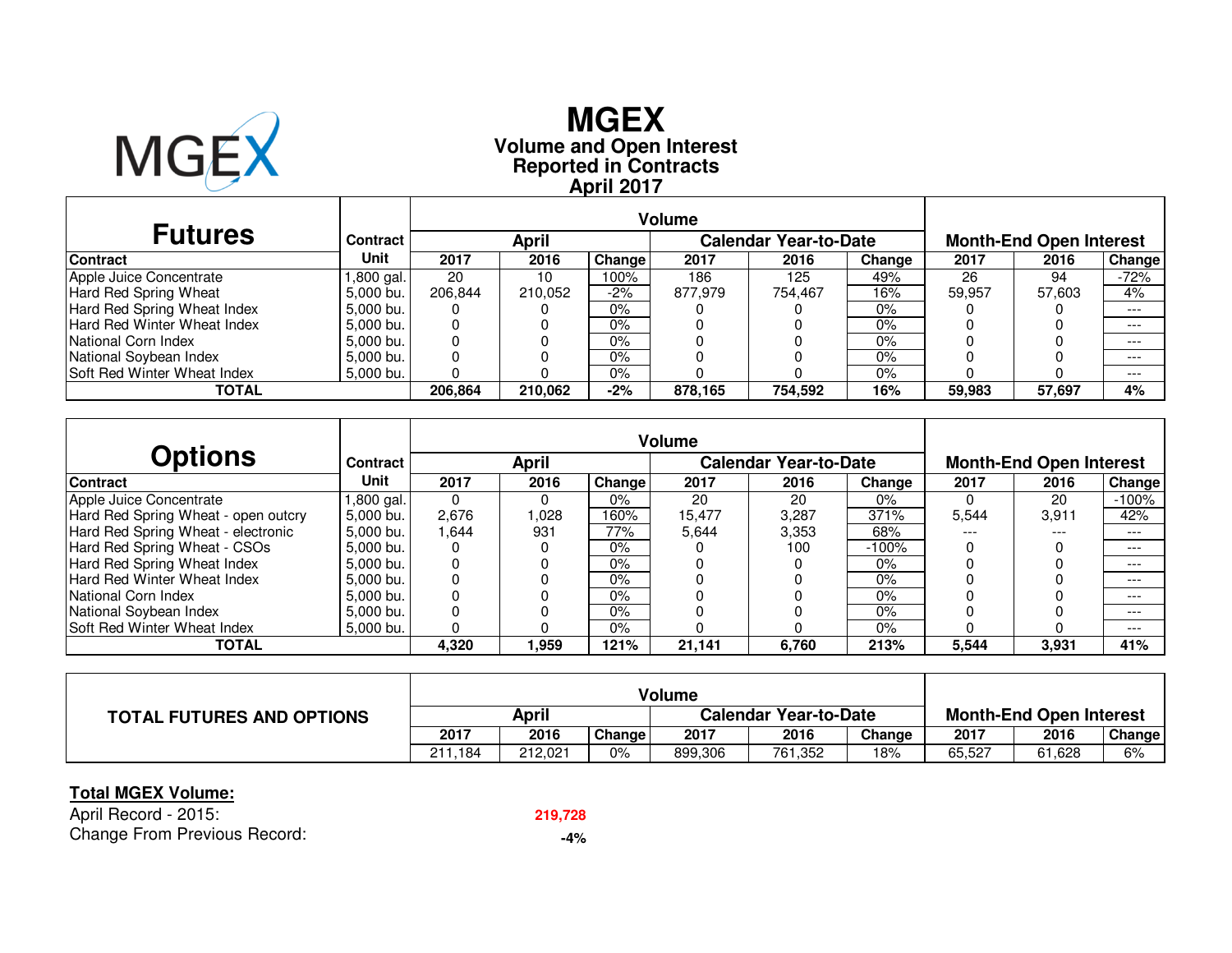

# **Reported in Contracts Volume and Open Interest MGEXMay 2017**

| <b>Futures</b>                     | Contract    |         | May     |        |           | <b>Calendar Year-to-Date</b> |        | <b>Month-End Open Interest</b> |        |        |  |
|------------------------------------|-------------|---------|---------|--------|-----------|------------------------------|--------|--------------------------------|--------|--------|--|
| <b>Contract</b>                    | Unit        | 2017    | 2016    | Change | 2017      | 2016                         | Change | 2017                           | 2016   | Change |  |
| Apple Juice Concentrate            | l,800 gal.  | 6       | 10      | -40%   | 192       | 135                          | 42%    | 20                             | 84     | $-76%$ |  |
| Hard Red Spring Wheat              | 5,000 bu.   | 149.180 | 116.982 | 28%    | ,027,159  | 871,449                      | 18%    | 61.012                         | 55.283 | 10%    |  |
| Hard Red Spring Wheat Index        | 5.000 bu.   |         |         | $0\%$  |           |                              | $0\%$  |                                |        | $---$  |  |
| Hard Red Winter Wheat Index        | 5.000 bu.   |         |         | 0%     |           |                              | $0\%$  |                                |        | $---$  |  |
| National Corn Index                | 5.000 bu.   |         |         | 0%     |           |                              | $0\%$  |                                |        | $---$  |  |
| National Soybean Index             | 5.000 bu.   |         |         | 0%     |           |                              | $0\%$  |                                |        | $---$  |  |
| <b>Soft Red Winter Wheat Index</b> | $5,000$ bu. |         |         | 0%     |           |                              | $0\%$  |                                |        | $---$  |  |
| TOTAL                              |             | 149.186 | 116,992 | 28%    | 1,027,351 | 871,584                      | 18%    | 61,032                         | 55,367 | 10%    |  |

| <b>Options</b>                      | Contract  |       | May   |        |        | <b>Calendar Year-to-Date</b> |         | <b>Month-End Open Interest</b> |       |          |  |
|-------------------------------------|-----------|-------|-------|--------|--------|------------------------------|---------|--------------------------------|-------|----------|--|
| <b>Contract</b>                     | Unit      | 2017  | 2016  | Change | 2017   | 2016                         | Change  | 2017                           | 2016  | Change   |  |
| Apple Juice Concentrate             | ,800 gal. |       |       | $0\%$  | 20     | 20                           | $0\%$   |                                | 20    | $-100\%$ |  |
| Hard Red Spring Wheat - open outcry | 5.000 bu. | 2.058 | 760   | 171%   | 17.535 | 4.047                        | 333%    | 7.591                          | 4.626 | 64%      |  |
| Hard Red Spring Wheat - electronic  | 5,000 bu. | 2,334 | 429   | 444%   | 7.978  | 3.782                        | 111%    | $---$                          | ---   | $---$    |  |
| Hard Red Spring Wheat - CSOs        | 5.000 bu. |       |       | $0\%$  |        | 100                          | $-100%$ |                                |       | ---      |  |
| Hard Red Spring Wheat Index         | 5.000 bu. |       |       | $0\%$  |        |                              | $0\%$   |                                |       | $---$    |  |
| <b>Hard Red Winter Wheat Index</b>  | 5,000 bu. |       |       | $0\%$  |        |                              | $0\%$   |                                |       | $---$    |  |
| National Corn Index                 | 5.000 bu. |       |       | $0\%$  |        |                              | $0\%$   |                                |       | $---$    |  |
| National Soybean Index              | 5,000 bu. |       |       | $0\%$  |        |                              | $0\%$   |                                |       | ---      |  |
| Soft Red Winter Wheat Index         | 5.000 bu. |       |       | $0\%$  |        |                              | $0\%$   |                                |       | $---$    |  |
| <b>TOTAL</b>                        |           | 4,392 | 1.189 | 269%   | 25,533 | 7,949                        | 221%    | 7,591                          | 4,646 | 63%      |  |

|                                  |         |         |               | Volume                       |         |        |                                |        |        |
|----------------------------------|---------|---------|---------------|------------------------------|---------|--------|--------------------------------|--------|--------|
| <b>TOTAL FUTURES AND OPTIONS</b> | May     |         |               | <b>Calendar Year-to-Date</b> |         |        | <b>Month-End Open Interest</b> |        |        |
|                                  | 2017    | 2016    | <b>Change</b> | 2017                         | 2016    | Change | 2017                           | 2016   | Change |
|                                  | 153.578 | 118.181 | 30%           | .052,884                     | 879,533 | 20%    | 68,623                         | 60,013 | 14%    |

### **Total MGEX Volume:**

May Record - 2014: Change From Previous Record: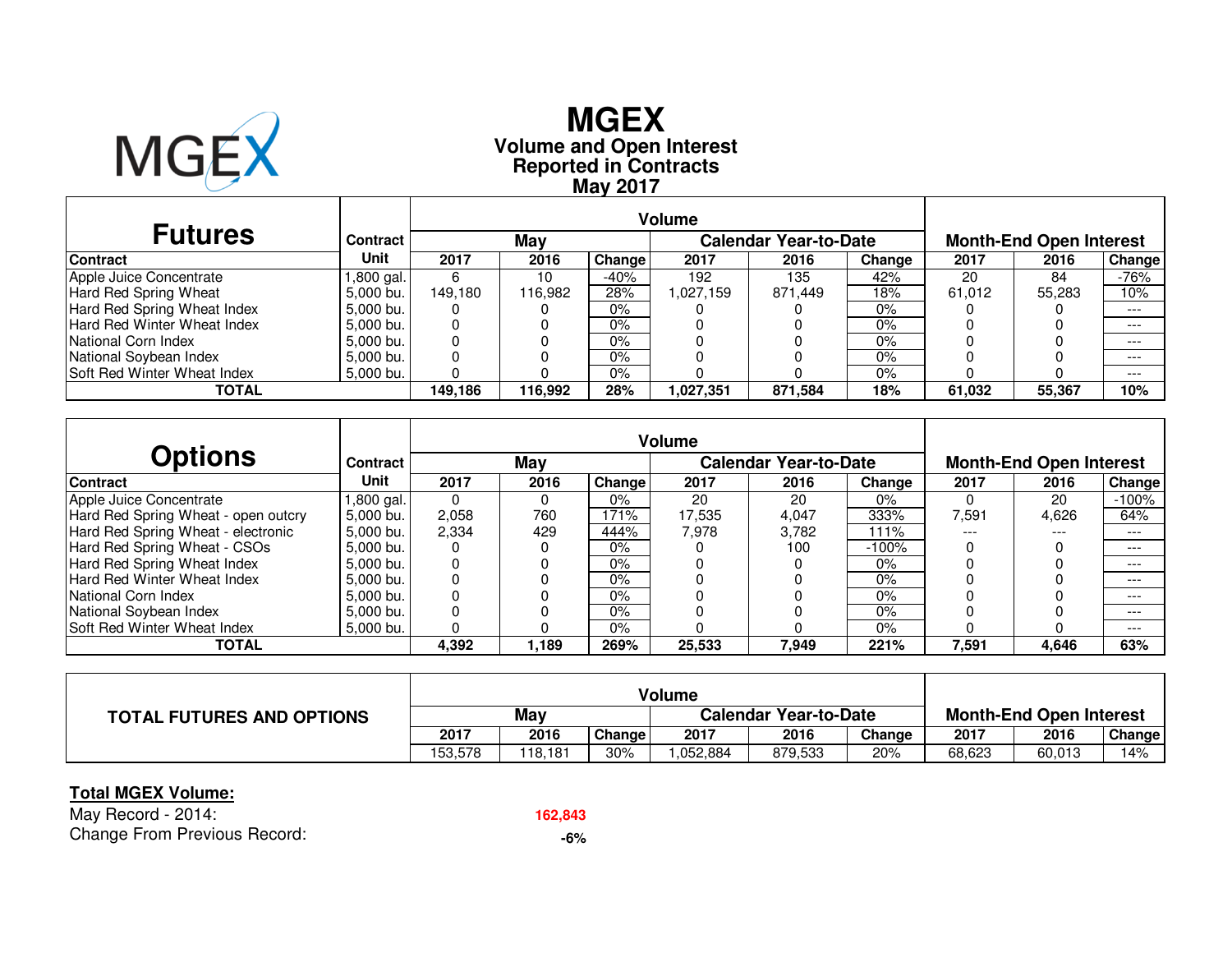

## **Reported in Contracts Volume and Open Interest MGEXJune 2017**

|                                    |                 | <b>Volume</b> |         |        |           |                              |        |                                |        |               |  |
|------------------------------------|-----------------|---------------|---------|--------|-----------|------------------------------|--------|--------------------------------|--------|---------------|--|
| <b>Futures</b>                     | <b>Contract</b> |               | June    |        |           | <b>Calendar Year-to-Date</b> |        | <b>Month-End Open Interest</b> |        |               |  |
| <b>Contract</b>                    | Unit            | 2017          | 2016    | Change | 2017      | 2016                         | Change | 2017                           | 2016   | <b>Change</b> |  |
| Apple Juice Concentrate            | ,800 gal.       | 20            | 54      | $-63%$ | 212       | 189                          | 12%    |                                | 78     | $-100%$       |  |
| Hard Red Spring Wheat              | 5.000 bu.       | 463.739       | 243.268 | 91%    | ,490,898  | 1,114,717                    | 34%    | 81.245                         | 54.118 | 50%           |  |
| Hard Red Spring Wheat Index        | 5.000 bu.       | 0             |         | $0\%$  |           |                              | 0%     |                                |        | $---$         |  |
| Hard Red Winter Wheat Index        | 5,000 bu.       | 0             |         | $0\%$  |           |                              | 0%     |                                |        | $---$         |  |
| National Corn Index                | $5.000$ bu.     | 0             |         | $0\%$  |           |                              | 0%     |                                |        | $---$         |  |
| National Soybean Index             | 5.000 bu.       |               |         | $0\%$  |           |                              | $0\%$  |                                |        | $---$         |  |
| <b>Soft Red Winter Wheat Index</b> | 5,000 bu.       |               |         | $0\%$  |           |                              | 0%     |                                |        | $---$         |  |
| TOTAL                              |                 | 463.759       | 243.322 | 91%    | 1,491,110 | 1,114,906                    | 34%    | 81,245                         | 54,196 | 50%           |  |

| <b>Options</b>                      | Contract  |        | June  |         |        | <b>Calendar Year-to-Date</b> |         | <b>Month-End Open Interest</b> |       |        |  |
|-------------------------------------|-----------|--------|-------|---------|--------|------------------------------|---------|--------------------------------|-------|--------|--|
| <b>Contract</b>                     | Unit      | 2017   | 2016  | Change  | 2017   | 2016                         | Change  | 2017                           | 2016  | Change |  |
| Apple Juice Concentrate             | .800 gal. | 0      | 20    | $-100%$ | 20     | 40                           | $-50%$  |                                |       | 0%     |  |
| Hard Red Spring Wheat - open outcry | 5.000 bu. | 13.485 | 2,003 | 573%    | 31.020 | 6.050                        | 413%    | 17.428                         | 4,211 | 314%   |  |
| Hard Red Spring Wheat - electronic  | 5.000 bu. | 12.661 | 393   | 3122%   | 20,639 | 4.175                        | 394%    | ---                            | ---   | $---$  |  |
| Hard Red Spring Wheat - CSOs        | 5.000 bu. | 0      |       | $0\%$   |        | 100                          | $-100%$ |                                |       | $---$  |  |
| Hard Red Spring Wheat Index         | 5,000 bu. | 0      |       | $0\%$   |        |                              | $0\%$   |                                |       | $---$  |  |
| Hard Red Winter Wheat Index         | 5.000 bu. | 0      |       | $0\%$   |        |                              | $0\%$   |                                |       | ---    |  |
| National Corn Index                 | 5.000 bu. |        |       | $0\%$   |        |                              | $0\%$   |                                |       | ---    |  |
| National Soybean Index              | 5.000 bu. | 0      |       | $0\%$   |        |                              | $0\%$   |                                |       | $---$  |  |
| Soft Red Winter Wheat Index         | 5.000 bu. |        |       | 0%      |        |                              | $0\%$   |                                |       | $---$  |  |
| TOTAL                               |           | 26,146 | 2,416 | 982%    | 51,679 | 10,365                       | 399%    | 17,428                         | 4,211 | 314%   |  |

| <b>TOTAL FUTURES AND OPTIONS</b> | June    |         |        | <b>Calendar Year-to-Date</b> |          |        | <b>Month-End Open Interest</b> |        |               |
|----------------------------------|---------|---------|--------|------------------------------|----------|--------|--------------------------------|--------|---------------|
|                                  | 2017    | 2016    | Change | 2017                         | 2016     | Change | 2017                           | 2016   | <b>Change</b> |
|                                  | 489.905 | 245.738 | 99%    | .542,789                     | .125.271 | 37%    | 98,673                         | 58,407 | 69%           |

#### **Total MGEX Volume:**

June Record - 2017:Change From Previous Record: June 2015 - 259,169**89%**

**489,905**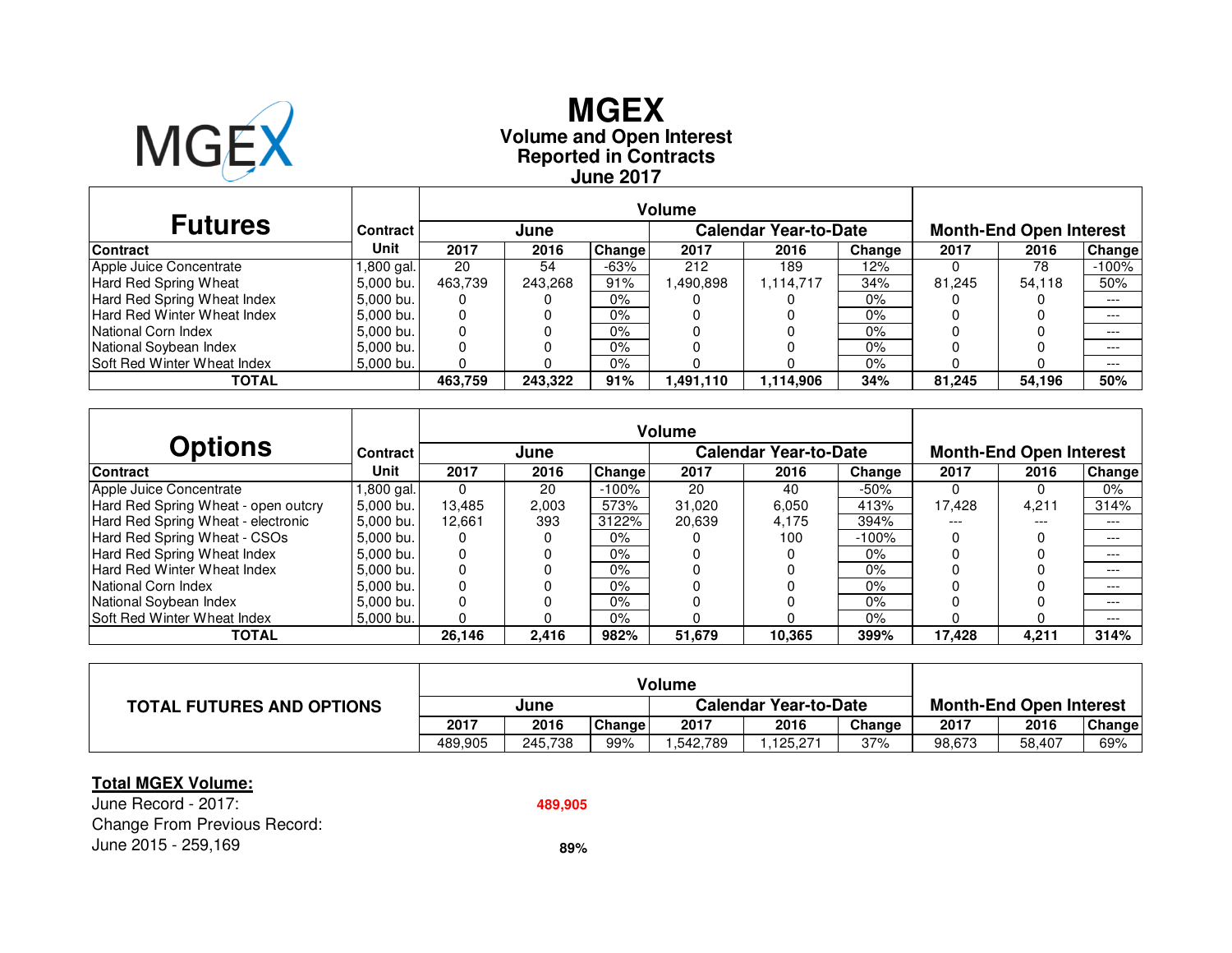

r.

## **Reported in Contracts Volume and Open Interest MGEX July 2017**

| <b>Futures</b>                     | Contract   |         | July    |         |           | <b>Calendar Year-to-Date</b> | <b>Month-End Open Interest</b> |        |        |               |
|------------------------------------|------------|---------|---------|---------|-----------|------------------------------|--------------------------------|--------|--------|---------------|
| <b>Contract</b>                    | Unit       | 2017    | 2016    | Change  | 2017      | 2016                         | Change                         | 2017   | 2016   | <b>Change</b> |
| Apple Juice Concentrate            | 1,800 gal. |         | 20      | $-100%$ | 212       | 209                          | 1%                             |        | 58     | $-100%$       |
| Hard Red Spring Wheat              | 5.000 bu.  | 277.398 | 146.563 | 89%     | .768.296  | 1,261,280                    | 40%                            | 90.821 | 60.665 | 50%           |
| Hard Red Spring Wheat Index        | 5.000 bu.  | 0       |         | 0%      |           |                              | 0%                             |        |        | $---$         |
| <b>Hard Red Winter Wheat Index</b> | 5,000 bu.  | 0       |         | $0\%$   |           |                              | 0%                             |        |        | $---$         |
| National Corn Index                | 5.000 bu.  | 0       |         | 0%      |           |                              | 0%                             |        |        | $---$         |
| National Soybean Index             | 5.000 bu.  | 0       |         | 0%      |           |                              | 0%                             |        |        | $---$         |
| <b>Soft Red Winter Wheat Index</b> | 5,000 bu.  |         |         | 0%      |           |                              | 0%                             |        |        | $---$         |
| TOTAL                              |            | 277.398 | 146,583 | 89%     | 1,768,508 | 1,261,489                    | 40%                            | 90,821 | 60.723 | 50%           |

|                                     |                 | <b>Volume</b> |       |               |        |                              |         |                                |       |               |  |
|-------------------------------------|-----------------|---------------|-------|---------------|--------|------------------------------|---------|--------------------------------|-------|---------------|--|
| Options                             | <b>Contract</b> |               | July  |               |        | <b>Calendar Year-to-Date</b> |         | <b>Month-End Open Interest</b> |       |               |  |
| <b>Contract</b>                     | Unit            | 2017          | 2016  | <b>Change</b> | 2017   | 2016                         | Change  | 2017                           | 2016  | <b>Change</b> |  |
| Apple Juice Concentrate             | l,800 gal.      | $\Omega$      |       | $0\%$         | 20     | 40                           | -50%    |                                |       | 0%            |  |
| Hard Red Spring Wheat - open outcry | 5.000 bu.       | 12.058        | 1,322 | 812%          | 43.078 | 7,372                        | 484%    | 22,908                         | 5,089 | 350%          |  |
| Hard Red Spring Wheat - electronic  | 5.000 bu.       | 12.151        | 702   | 1631%         | 32.790 | 4,877                        | 572%    | ---                            | $---$ | $---$         |  |
| Hard Red Spring Wheat - CSOs        | 5.000 bu.       | 0             |       | $0\%$         |        | 100                          | $-100%$ |                                |       | $---$         |  |
| Hard Red Spring Wheat Index         | 5,000 bu.       | 0             |       | $0\%$         |        |                              | 0%      |                                |       | $---$         |  |
| Hard Red Winter Wheat Index         | 5.000 bu.       | 0             |       | $0\%$         |        |                              | $0\%$   |                                |       | $---$         |  |
| National Corn Index                 | 5.000 bu.       |               |       | $0\%$         |        |                              | $0\%$   |                                |       | $---$         |  |
| National Soybean Index              | 5.000 bu.       | $\Omega$      |       | $0\%$         |        |                              | $0\%$   |                                |       | $---$         |  |
| Soft Red Winter Wheat Index         | 5,000 bu.       |               |       | $0\%$         |        |                              | 0%      |                                |       | $---$         |  |
| <b>TOTAL</b>                        |                 | 24.209        | 2,024 | 1096%         | 75,888 | 12.389                       | 513%    | 22,908                         | 5,089 | 350%          |  |

| <b>TOTAL FUTURES AND OPTIONS</b> | Julv    |         |        | <b>Calendar Year-to-Date</b> |          |        | <b>Month-End Open Interest</b> |        |               |  |
|----------------------------------|---------|---------|--------|------------------------------|----------|--------|--------------------------------|--------|---------------|--|
|                                  | 2017    | 2016    | Change | 2017                         | 2016     | Change | 2017                           | 2016   | <b>Change</b> |  |
|                                  | 301.607 | 148.607 | 103%   | .844.396                     | .273,878 | 45%    | 113.729                        | 65.812 | 73%           |  |

### **Total MGEX Volume:**

July Record - 2017: **301,607** Change From Previous Record: July 2015 - 188,361 **60%**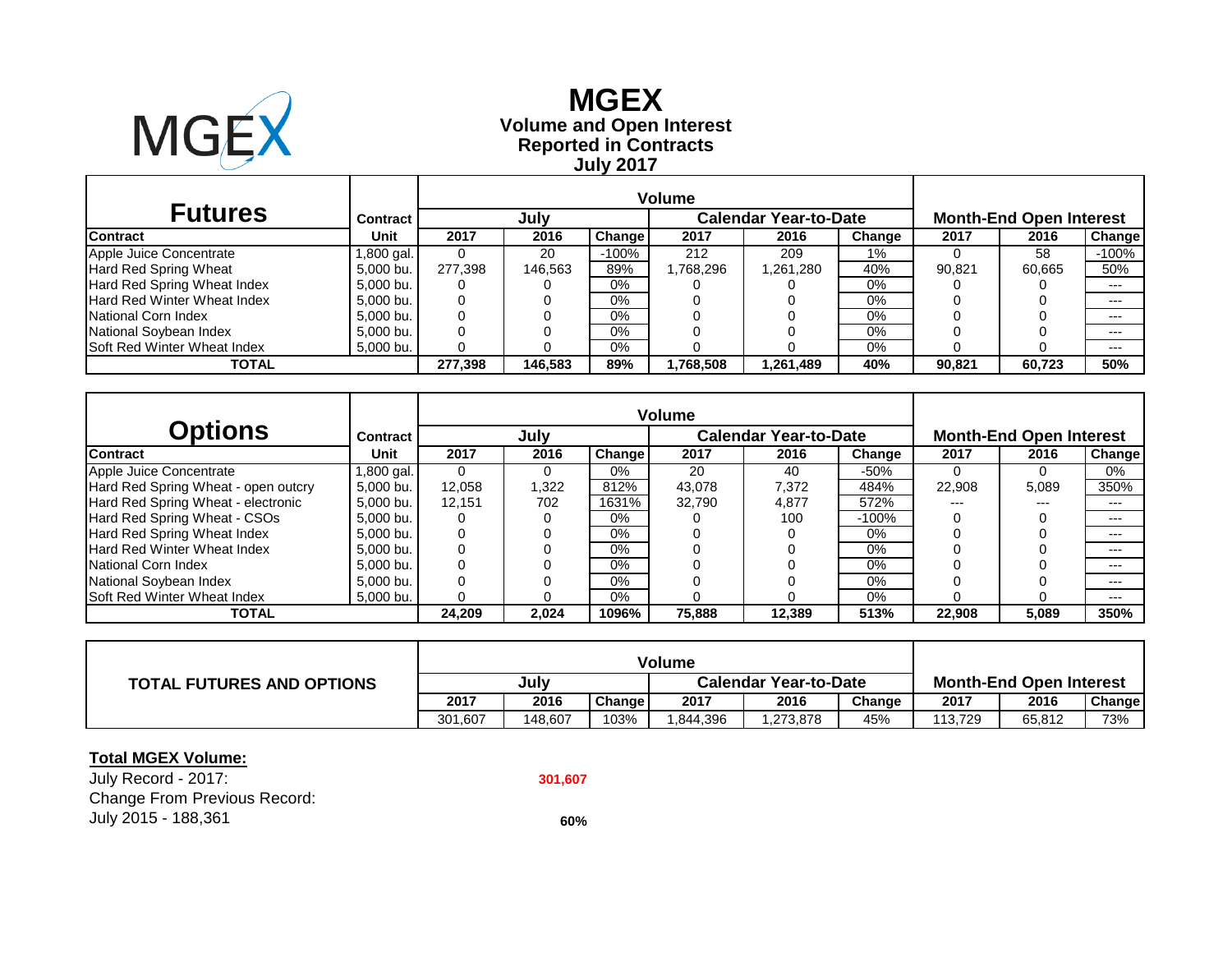

### **Reported in Contracts Volume and Open Interest MGEX August 2017**

| <b>Futures</b>              | <b>Contract</b> |         | <b>August</b> |               |           | <b>Calendar Year-to-Date</b> | <b>Month-End Open Interest</b> |        |        |               |
|-----------------------------|-----------------|---------|---------------|---------------|-----------|------------------------------|--------------------------------|--------|--------|---------------|
| <b>Contract</b>             | Unit            | 2017    | 2016          | <b>Change</b> | 2017      | 2016                         | Change                         | 2017   | 2016   | <b>Change</b> |
| Apple Juice Concentrate     | .800 gal.       |         | 32            | $-100%$       | 212       | 241                          | -12%                           |        | 50     | $-100%$       |
| Hard Red Spring Wheat       | 5.000 bu.       | 286.269 | 258.875       | 11%           | 2,054,565 | 1,520,155                    | 35%                            | 79,519 | 61,008 | 30%           |
| Hard Red Spring Wheat Index | 5,000 bu.       | 0       |               | $0\%$         |           |                              | 0%                             |        |        | $---$         |
| Hard Red Winter Wheat Index | 5.000 bu.       | 0       |               | 0%            |           |                              | 0%                             |        |        | $---$         |
| National Corn Index         | 5.000 bu.       | 0       |               | 0%            |           |                              | 0%                             |        |        | $---$         |
| National Soybean Index      | 5,000 bu.       | 0       |               | 0%            |           |                              | 0%                             |        |        | $---$         |
| Soft Red Winter Wheat Index | 5,000 bu.       |         |               | 0%            |           |                              | 0%                             |        |        | $---$         |
| TOTAL                       |                 | 286.269 | 258.907       | 11%           | 2,054,777 | 1,520,396                    | 35%                            | 79.519 | 61,058 | 30%           |

|                                     |            | <b>Volume</b> |               |               |         |                              |         |                                |       |        |  |
|-------------------------------------|------------|---------------|---------------|---------------|---------|------------------------------|---------|--------------------------------|-------|--------|--|
| <b>Options</b>                      | Contract   |               | <b>August</b> |               |         | <b>Calendar Year-to-Date</b> |         | <b>Month-End Open Interest</b> |       |        |  |
| <b>Contract</b>                     | Unit       | 2017          | 2016          | <b>Change</b> | 2017    | 2016                         | Change  | 2017                           | 2016  | Change |  |
| Apple Juice Concentrate             | 1,800 gal. |               |               | $0\%$         | 20      | 40                           | $-50%$  |                                |       | 0%     |  |
| Hard Red Spring Wheat - open outcry | 5.000 bu.  | 8.247         | 850           | 870%          | 51.325  | 8.222                        | 524%    | 16,891                         | 3.238 | 422%   |  |
| Hard Red Spring Wheat - electronic  | 5.000 bu.  | 16.979        | 648           | 2520%         | 49.769  | 5,525                        | 801%    | ---                            | $---$ | $---$  |  |
| Hard Red Spring Wheat - CSOs        | 5.000 bu.  |               |               | $0\%$         |         | 100                          | $-100%$ |                                |       | $---$  |  |
| Hard Red Spring Wheat Index         | 5.000 bu.  | 0             |               | $0\%$         |         |                              | $0\%$   |                                |       | $---$  |  |
| Hard Red Winter Wheat Index         | 5.000 bu.  | 0             |               | $0\%$         |         |                              | 0%      |                                |       | $---$  |  |
| National Corn Index                 | 5.000 bu.  | 0             |               | $0\%$         |         |                              | 0%      |                                |       | $---$  |  |
| National Soybean Index              | 5.000 bu.  | $\Omega$      |               | $0\%$         |         |                              | $0\%$   |                                |       | ---    |  |
| Soft Red Winter Wheat Index         | 5,000 bu.  |               |               | $0\%$         |         |                              | 0%      |                                |       | $---$  |  |
| TOTAL                               |            | 25.226        | 1,498         | 1584%         | 101.114 | 13.887                       | 628%    | 16,891                         | 3,238 | 422%   |  |

| <b>TOTAL FUTURES AND OPTIONS</b> | Auaust  |         |               | <b>Calendar Year-to-Date</b> |          |        | <b>Month-End Open Interest</b> |        |        |  |
|----------------------------------|---------|---------|---------------|------------------------------|----------|--------|--------------------------------|--------|--------|--|
|                                  | 2017    | 2016    | <b>Change</b> | 2017                         | 2016     | Chanɑe | 2017                           | 2016   | Change |  |
|                                  | 311.495 | 260.405 | 20%           | 2,155,891                    | .534,283 | 41%    | 96.410                         | 64.296 | 50%    |  |

#### **Total MGEX Volume:**

August Record - 2017: **311,495** Change From Previous Record: August 2015 - 266,043 **17%**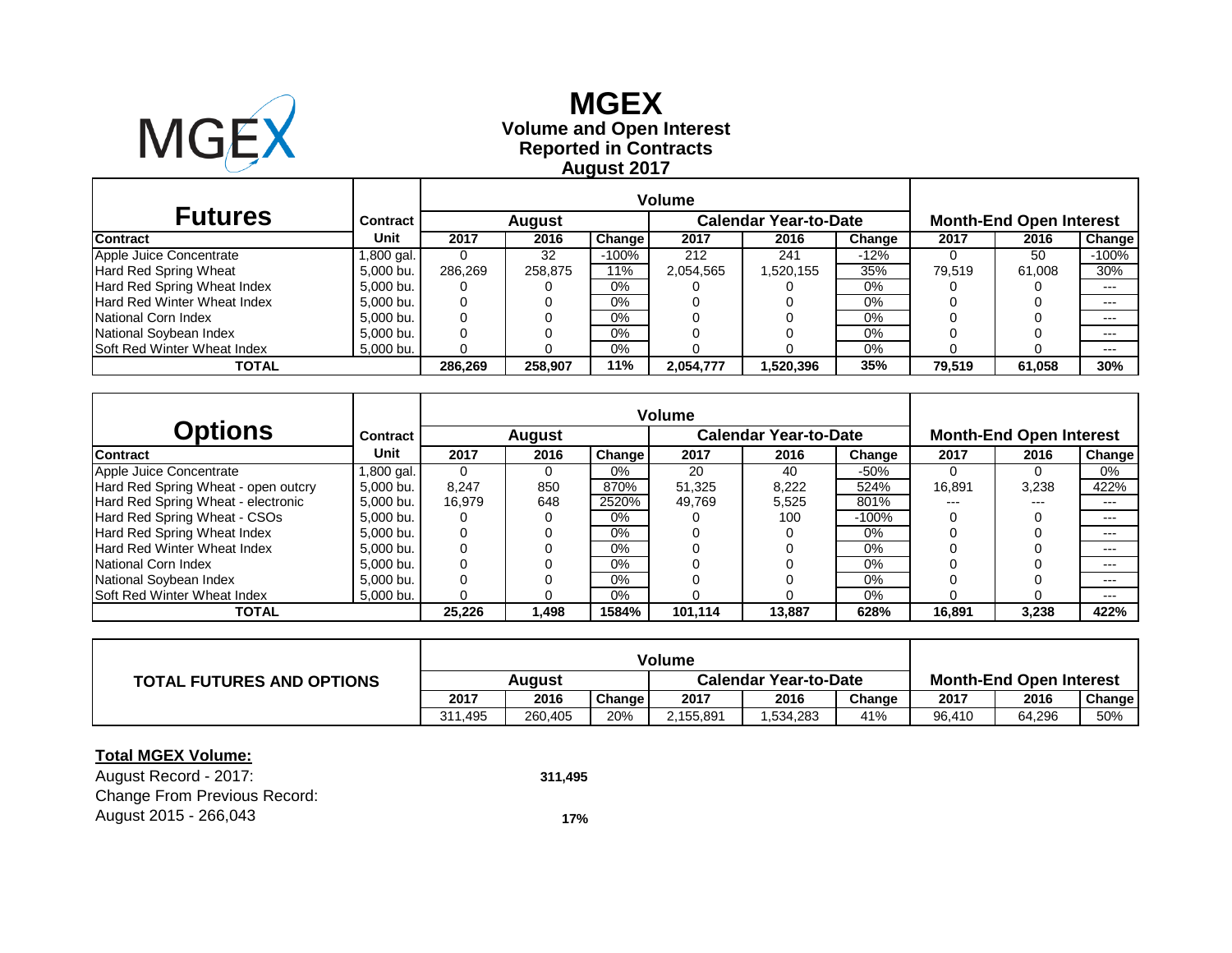

**Reported in Contracts Volume and Open Interest MGEX September 2017**

| <b>Futures</b>                     | <b>Contract</b> |         | <b>September</b> |         |           | <b>Calendar Year-to-Date</b> | <b>Month-End Open Interest</b> |        |        |        |
|------------------------------------|-----------------|---------|------------------|---------|-----------|------------------------------|--------------------------------|--------|--------|--------|
| <b>Contract</b>                    | Unit            | 2017    | 2016             | Change  | 2017      | 2016                         | Change                         | 2017   | 2016   | Change |
| Apple Juice Concentrate            | 1,800 gal.      |         | 34               | $-100%$ | 212       | 275                          | $-23%$                         |        | 36     | -100%  |
| Hard Red Spring Wheat              | 5.000 bu.       | 156.805 | 137.569          | 14%     | 2,211,370 | 1,657,724                    | 33%                            | 80.281 | 64.040 | 25%    |
| Hard Red Spring Wheat Index        | 5,000 bu.       |         |                  | $0\%$   |           |                              | 0%                             |        |        | $---$  |
| Hard Red Winter Wheat Index        | 5,000 bu.       |         |                  | $0\%$   |           |                              | 0%                             |        |        | $---$  |
| National Corn Index                | 5,000 bu.       |         |                  | $0\%$   |           |                              | 0%                             |        |        | $---$  |
| National Soybean Index             | 5,000 bu.       |         |                  | $0\%$   |           |                              | 0%                             |        |        | $---$  |
| <b>Soft Red Winter Wheat Index</b> | 5,000 bu.       |         |                  | $0\%$   |           |                              | 0%                             |        |        | ---    |
| TOTAL                              |                 | 156,805 | 137,603          | 14%     | 2,211,582 | 1,657,999                    | 33%                            | 80,281 | 64,076 | 25%    |

|                                     |                 |                                                  |      | <b>Volume</b> |         |        |         |        |                                |        |  |  |
|-------------------------------------|-----------------|--------------------------------------------------|------|---------------|---------|--------|---------|--------|--------------------------------|--------|--|--|
| Options                             | <b>Contract</b> | <b>Calendar Year-to-Date</b><br><b>September</b> |      |               |         |        |         |        | <b>Month-End Open Interest</b> |        |  |  |
| Contract                            | Unit            | 2017                                             | 2016 | Change        | 2017    | 2016   | Change  | 2017   | 2016                           | Change |  |  |
| Apple Juice Concentrate             | ,800 gal.       | $\Omega$                                         | 20   | -100%         | 20      | 60     | $-67%$  |        | O                              | 0%     |  |  |
| Hard Red Spring Wheat - open outcry | 5.000 bu.       | 4.913                                            | 264  | 1761%         | 56.238  | 8.486  | 563%    | 19.425 | 3,696                          | 426%   |  |  |
| Hard Red Spring Wheat - electronic  | 5,000 bu.       | 4.310                                            | 585  | 637%          | 54.079  | 6,110  | 785%    | ---    | ---                            | $---$  |  |  |
| Hard Red Spring Wheat - CSOs        | 5.000 bu.       |                                                  |      | $0\%$         |         | 100    | $-100%$ |        |                                | $---$  |  |  |
| Hard Red Spring Wheat Index         | 5.000 bu.       | 0                                                |      | 0%            |         |        | 0%      |        |                                | $---$  |  |  |
| Hard Red Winter Wheat Index         | 5.000 bu.       |                                                  |      | $0\%$         |         |        | 0%      |        |                                | $---$  |  |  |
| National Corn Index                 | 5.000 bu.       |                                                  |      | $0\%$         |         |        | 0%      |        |                                | $---$  |  |  |
| National Soybean Index              | 5.000 bu.       |                                                  |      | $0\%$         |         |        | 0%      |        |                                | $---$  |  |  |
| Soft Red Winter Wheat Index         | 5,000 bu.       |                                                  |      | $0\%$         |         |        | 0%      |        |                                | $---$  |  |  |
| <b>TOTAL</b>                        |                 | 9,223                                            | 869  | 961%          | 110,337 | 14.756 | 648%    | 19,425 | 3,696                          | 426%   |  |  |

| <b>TOTAL FUTURES AND OPTIONS</b> | September |         |        |           | <b>Calendar Year-to-Date</b> | <b>Month-End Open Interest</b> |        |        |        |
|----------------------------------|-----------|---------|--------|-----------|------------------------------|--------------------------------|--------|--------|--------|
|                                  | 2017      | 2016    | Change | 2017      | 2016                         | Change                         | 2017   | 2016   | Change |
|                                  | 166.028   | 138.472 | 20%    | 2,321,919 | .672,755                     | 39%                            | 99,706 | 67,772 | 47%    |

### **Total MGEX Volume:**

September Record - 2017: **166,028** Change From Previous Record: September 2002 - 162,596 **2%**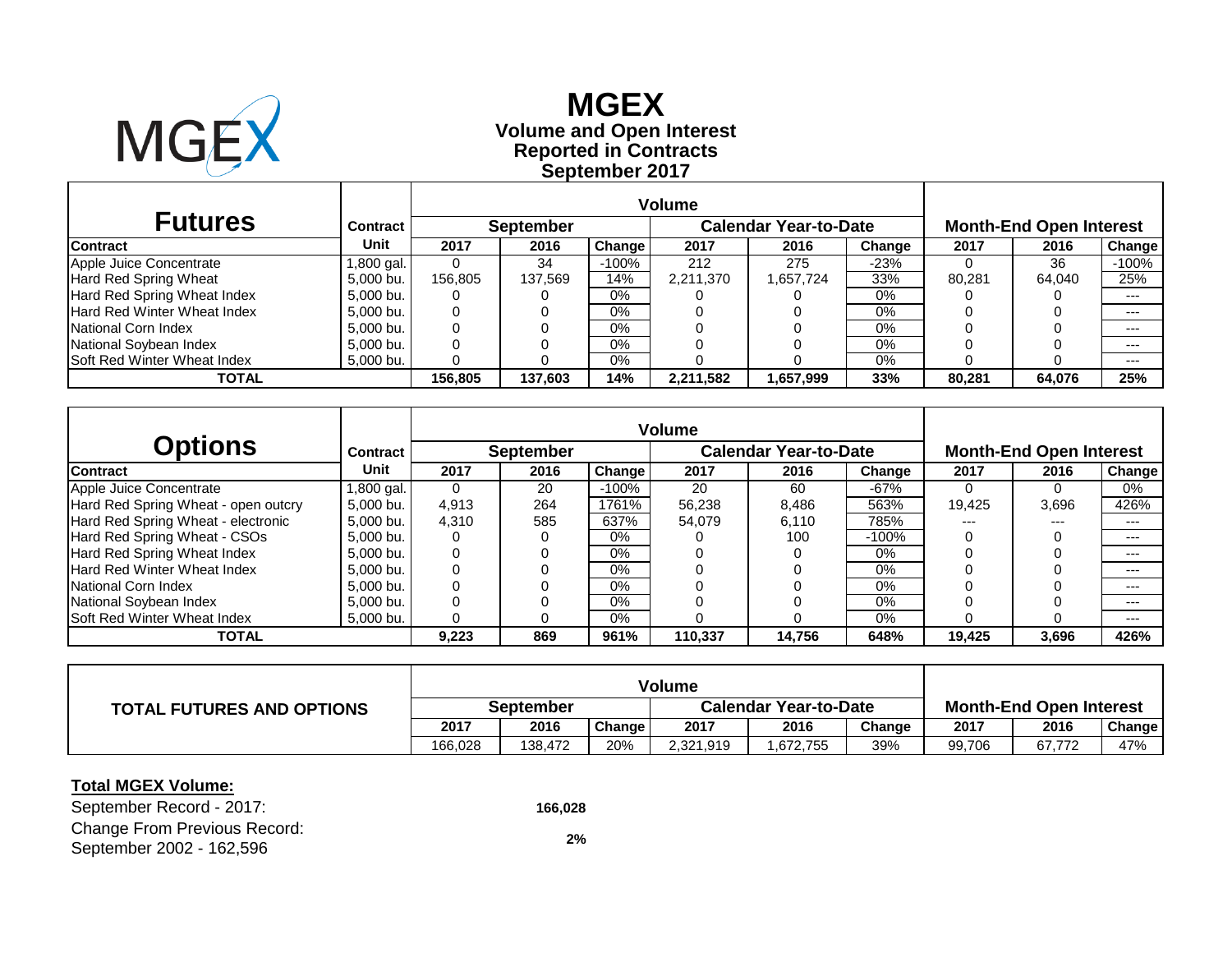

# **Reported in Contracts Volume and Open Interest MGEX October 2017**

| <b>Futures</b>                     | <b>Contract</b> |         | <b>October</b> |               |           | <b>Calendar Year-to-Date</b> |        | <b>Month-End Open Interest</b> |        |         |  |
|------------------------------------|-----------------|---------|----------------|---------------|-----------|------------------------------|--------|--------------------------------|--------|---------|--|
| <b>Contract</b>                    | Unit            | 2017    | 2016           | <b>Change</b> | 2017      | 2016                         | Change | 2017                           | 2016   | Change  |  |
| Apple Juice Concentrate            | 1,800 gal.      | 0       |                | $0\%$         | 212       | 275                          | -23%   |                                | 36     | $-100%$ |  |
| <b>Hard Red Spring Wheat</b>       | 5,000 bu.       | 116.884 | 151,501        | $-23%$        | 2,328,254 | ,809,225                     | 29%    | 80,386                         | 69.154 | 16%     |  |
| Hard Red Spring Wheat Index        | 5,000 bu.       | 0       |                | $0\%$         |           |                              | 0%     |                                |        | $---$   |  |
| Hard Red Winter Wheat Index        | 5.000 bu.       | 0       |                | $0\%$         |           |                              | 0%     |                                |        | $--$    |  |
| National Corn Index                | 5.000 bu.       | 0       |                | $0\%$         |           |                              | 0%     |                                |        | $---$   |  |
| National Soybean Index             | 5,000 bu.       | 0       |                | $0\%$         |           |                              | 0%     |                                |        | $--$    |  |
| <b>Soft Red Winter Wheat Index</b> | 5,000 bu.       | 0       |                | $0\%$         |           |                              | 0%     |                                |        | $---$   |  |
| <b>TOTAL</b>                       |                 | 116.884 | 151,501        | $-23%$        | 2,328,466 | 1,809,500                    | 29%    | 80,386                         | 69,190 | 16%     |  |

| <b>Options</b>                      | <b>Contract</b> |       | <b>October</b> |        |         | <b>Calendar Year-to-Date</b> |         |        | <b>Month-End Open Interest</b> |                     |
|-------------------------------------|-----------------|-------|----------------|--------|---------|------------------------------|---------|--------|--------------------------------|---------------------|
| <b>Contract</b>                     | Unit            | 2017  | 2016           | Change | 2017    | 2016                         | Change  | 2017   | 2016                           | Change <sup>1</sup> |
| Apple Juice Concentrate             | l .800 gal. I   |       | $\Omega$       | $0\%$  | 20      | 60                           | $-67%$  |        |                                | 0%                  |
| Hard Red Spring Wheat - open outcry | 5.000 bu.       | 1,557 | 1,253          | 24%    | 57.795  | 9.739                        | 493%    | 20.046 | 4,731                          | 324%                |
| Hard Red Spring Wheat - electronic  | 5.000 bu.       | 2.105 | 604            | 249%   | 56.184  | 6.714                        | 737%    | ---    | $---$                          | ---                 |
| Hard Red Spring Wheat - CSOs        | 5.000 bu.       | 0     |                | $0\%$  |         | 100                          | $-100%$ |        |                                | $---$               |
| Hard Red Spring Wheat Index         | 5.000 bu.       |       |                | $0\%$  |         |                              | $0\%$   |        |                                | $---$               |
| Hard Red Winter Wheat Index         | 5,000 bu.       |       |                | $0\%$  |         |                              | $0\%$   |        |                                | $---$               |
| National Corn Index                 | 5.000 bu.       |       |                | $0\%$  |         |                              | $0\%$   |        |                                | $---$               |
| National Soybean Index              | 5.000 bu.       |       |                | $0\%$  |         |                              | $0\%$   |        |                                | $---$               |
| <b>Soft Red Winter Wheat Index</b>  | 5.000 bu.       |       |                | 0%     |         |                              | 0%      |        |                                | ---                 |
| <b>TOTAL</b>                        |                 | 3,662 | 1,857          | 97%    | 113,999 | 16,613                       | 586%    | 20,046 | 4,731                          | 324%                |

| <b>TOTAL FUTURES AND OPTIONS</b> | October |         |        | <b>Calendar Year-to-Date</b> |          |        | <b>Month-End Open Interest</b> |        |               |
|----------------------------------|---------|---------|--------|------------------------------|----------|--------|--------------------------------|--------|---------------|
|                                  | 2017    | 2016    | Change | 2017                         | 2016     | Change | 2017                           | 2016   | <b>Change</b> |
|                                  | 120.546 | 153.358 | $-21%$ | 2.442.465                    | .826,113 | 34%    | 100,432                        | 73,921 | 36%           |

### **Total MGEX Volume:**

October Record - 2007: **200,448** Change From Previous Record: **-40%**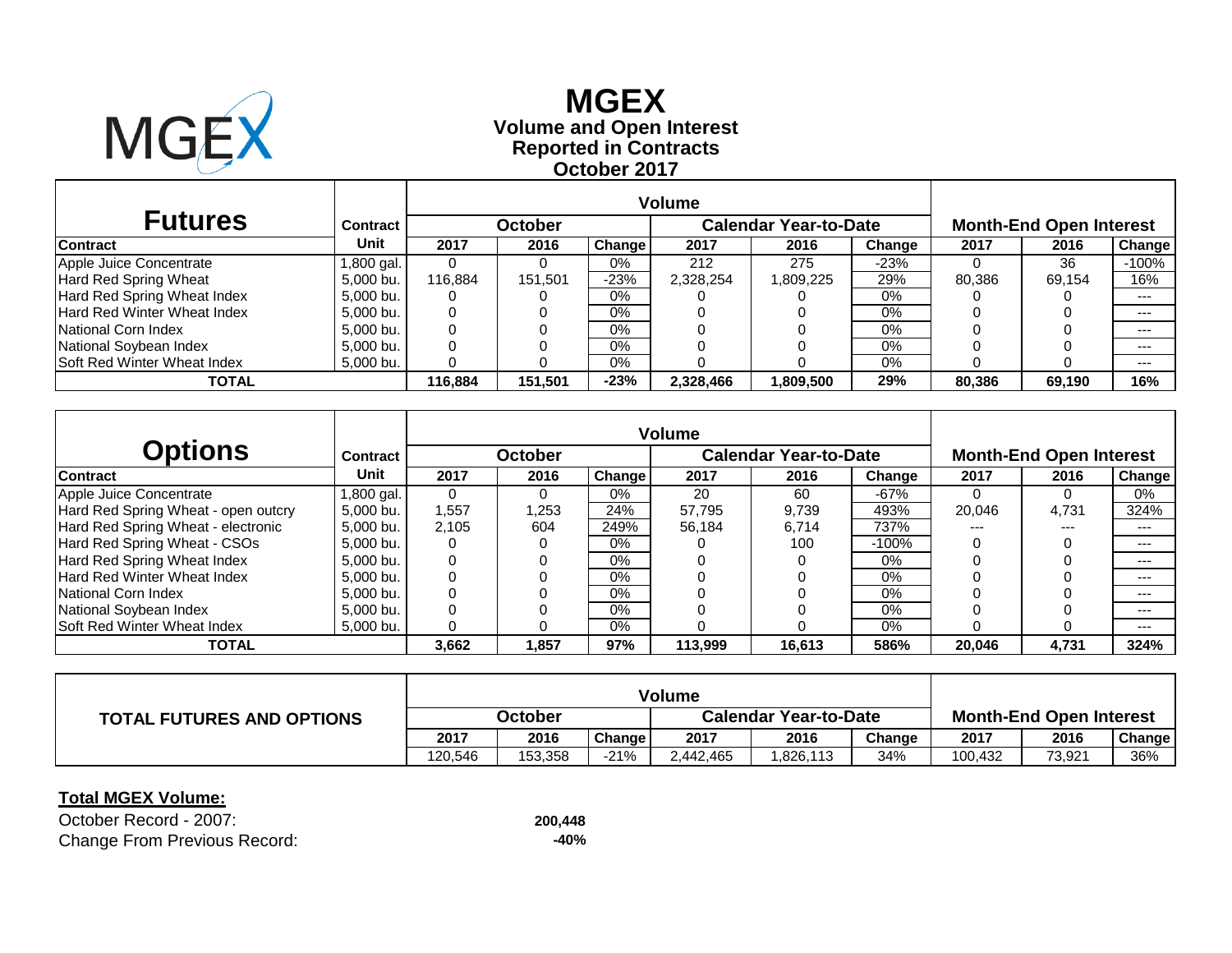

# **Reported in Contracts Volume and Open Interest MGEX November 2017**

| <b>Futures</b>                     | <b>Contract</b> |         | <b>November</b> |               |           | <b>Calendar Year-to-Date</b> |        |        | <b>Month-End Open Interest</b> |         |  |  |
|------------------------------------|-----------------|---------|-----------------|---------------|-----------|------------------------------|--------|--------|--------------------------------|---------|--|--|
| <b>Contract</b>                    | Unit            | 2017    | 2016            | <b>Change</b> | 2017      | 2016                         | Change | 2017   | 2016                           | Change  |  |  |
| Apple Juice Concentrate            | 1,800 gal.      | 0       | 44              | $-100%$       | 212       | 319                          | $-34%$ |        | 84                             | $-100%$ |  |  |
| Hard Red Spring Wheat              | 5,000 bu.       | 239.673 | 221.761         | 8%            | 2,567,927 | 2,030,986                    | 26%    | 66.542 | 59.451                         | 12%     |  |  |
| Hard Red Spring Wheat Index        | 5,000 bu.       | 0       |                 | $0\%$         |           |                              | 0%     |        |                                | $- - -$ |  |  |
| <b>Hard Red Winter Wheat Index</b> | 5,000 bu.       | 0       |                 | $0\%$         |           |                              | 0%     |        |                                | $--$    |  |  |
| National Corn Index                | 5,000 bu.       | 0       |                 | $0\%$         |           |                              | 0%     |        |                                | $- - -$ |  |  |
| National Soybean Index             | 5,000 bu.       | 0       |                 | 0%            |           |                              | 0%     |        |                                | $---$   |  |  |
| <b>Soft Red Winter Wheat Index</b> | 5,000 bu.       | 0       |                 | $0\%$         |           |                              | 0%     |        |                                | $---$   |  |  |
| TOTAL                              |                 | 239.673 | 221,805         | 8%            | 2,568,139 | 2,031,305                    | 26%    | 66.542 | 59,535                         | 12%     |  |  |

| <b>Options</b>                      | <b>Contract</b> |       | <b>November</b> |        |         | <b>Calendar Year-to-Date</b> |         |       | <b>Month-End Open Interest</b> |                     |
|-------------------------------------|-----------------|-------|-----------------|--------|---------|------------------------------|---------|-------|--------------------------------|---------------------|
| <b>Contract</b>                     | Unit            | 2017  | 2016            | Change | 2017    | 2016                         | Change  | 2017  | 2016                           | Change <sup>1</sup> |
| Apple Juice Concentrate             | l .800 gal. I   |       | $\Omega$        | $0\%$  | 20      | 60                           | $-67%$  |       |                                | 0%                  |
| Hard Red Spring Wheat - open outcry | 5.000 bu.       | 4.477 | 2,375           | 89%    | 62.140  | 12.114                       | 413%    | 7.716 | 4,185                          | 84%                 |
| Hard Red Spring Wheat - electronic  | 5.000 bu.       | 1,830 | 1,197           | 53%    | 58.146  | 7,911                        | 635%    | ---   | $---$                          | ---                 |
| Hard Red Spring Wheat - CSOs        | 5.000 bu.       | 0     |                 | $0\%$  |         | 100                          | $-100%$ |       |                                | $---$               |
| Hard Red Spring Wheat Index         | 5.000 bu.       |       |                 | $0\%$  |         |                              | $0\%$   |       |                                | $---$               |
| Hard Red Winter Wheat Index         | 5,000 bu.       |       |                 | $0\%$  |         |                              | $0\%$   |       |                                | $---$               |
| National Corn Index                 | 5.000 bu.       |       |                 | $0\%$  |         |                              | $0\%$   |       |                                | $---$               |
| National Soybean Index              | 5.000 bu.       |       |                 | $0\%$  |         |                              | $0\%$   |       |                                | $---$               |
| Soft Red Winter Wheat Index         | 5.000 bu.       |       |                 | 0%     |         |                              | 0%      |       |                                | ---                 |
| <b>TOTAL</b>                        |                 | 6,307 | 3,572           | 77%    | 120,306 | 20,185                       | 496%    | 7,716 | 4,185                          | 84%                 |

| <b>TOTAL FUTURES AND OPTIONS</b> | <b>November</b> |         |        | <b>Calendar Year-to-Date</b> |           |        | <b>Month-End Open Interest</b> |        |               |  |
|----------------------------------|-----------------|---------|--------|------------------------------|-----------|--------|--------------------------------|--------|---------------|--|
|                                  | 2017            | 2016    | Change | 2017                         | 2016      | Change | 2017                           | 2016   | <b>Change</b> |  |
|                                  | 245.980         | 225,377 | 9%     | 2,688,445                    | 2,051,490 | 31%    | 74,258                         | 63.720 | 17%           |  |

### **Total MGEX Volume:**

November Record - 2015: **272,202** Change From Previous Record: **-10%**